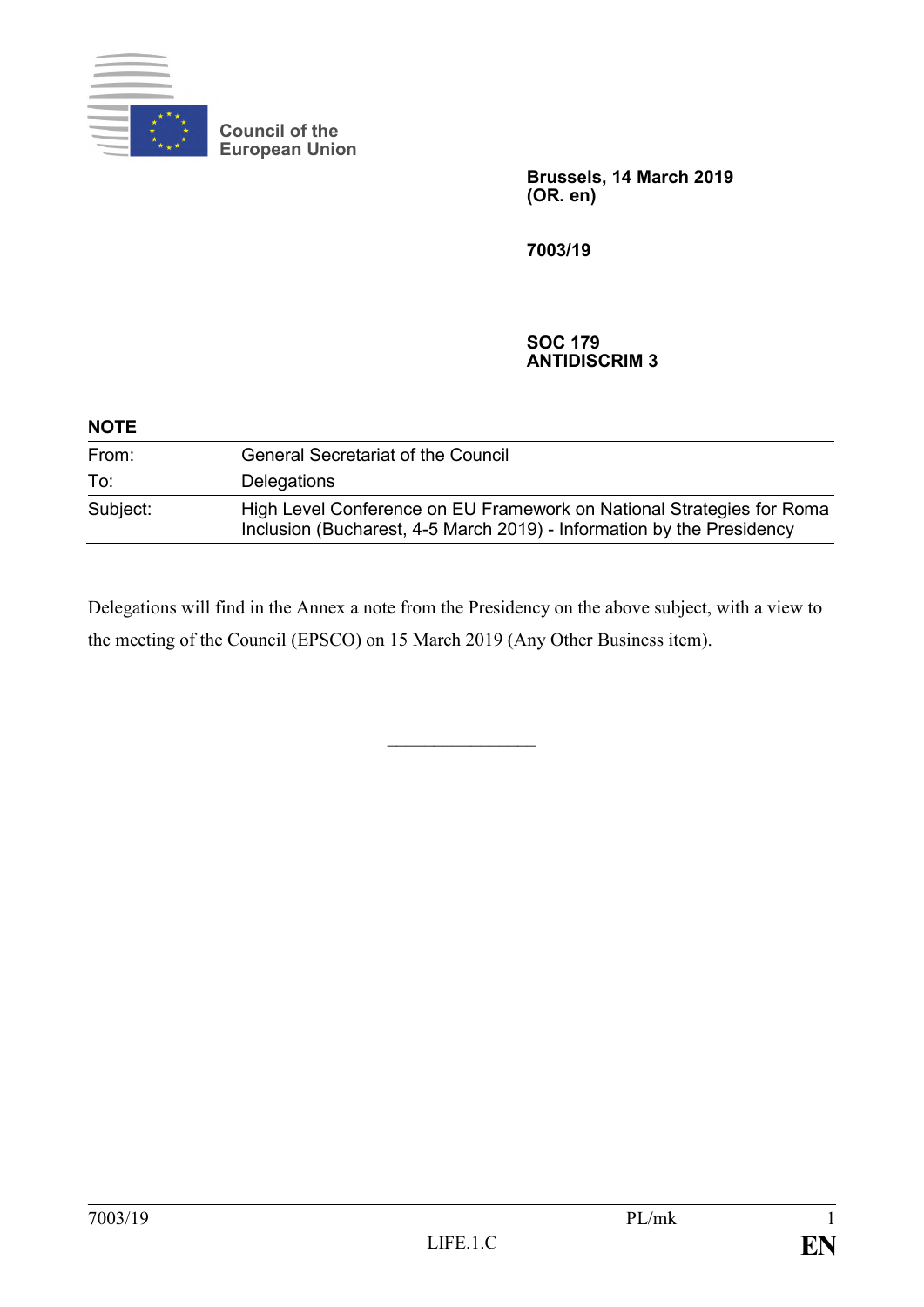## **High Level Conference on the EU Framework for National Roma Integration Strategies**

**Bucharest, 4-5 March 2019**

## 1. Introduction

Under the motto "cohesion, a common European value", the Romanian Presidency of the Council of the European Union aims to contribute to ensuring cohesion in Europe, in order to achieve sustainable and equal development opportunities for all citizens and Member States.

It was precisely in order to foster socio-economic cohesion that the EU Framework for National Roma Integration Strategies up to  $2020<sup>1</sup>$  was adopted in 2011 and complemented in 2013 with a Council Recommendation on effective Roma Integration measures<sup>2</sup> and in 2016 with Council conclusions<sup>3</sup> on accelerating the process of Roma integration, calling for an evaluation of the EU Framework.

In this context, on 4-5 March 2019, the Romanian Presidency organised a High Level Conference on the EU Framework for National Roma Integration Strategies. Discussions covered the lessons learned since 2011 at EU and national level in combating the socioeconomic exclusion of Roma and discrimination against them. Discussions also focused on the way forward in EU and national Roma policies.

2. Recent policy progress

The European Commission has followed up on the Council's request for a mid-term evaluation of the EU Framework for National Roma Integration Strategies. In December 2018, it adopted a Communication<sup>4</sup> on the key findings and published a Staff Working Document summarizing the evaluation<sup>5</sup>.

1

**<sup>1</sup>** COM(2011)175 final

**<sup>2</sup>** OJ C 378, 24.12.2013, 01

<sup>&</sup>lt;sup>3</sup> Council Conclusions on accelerating the process of Roma integration (14294/16)

**<sup>4</sup>** COM(2018) 785 final

**<sup>5</sup>** https://ec.europa.eu/info/policies/justice-and-fundamental-rights/combattingdiscrimination/roma-and-eu/mid-term-evaluation-eu-framework-nris\_en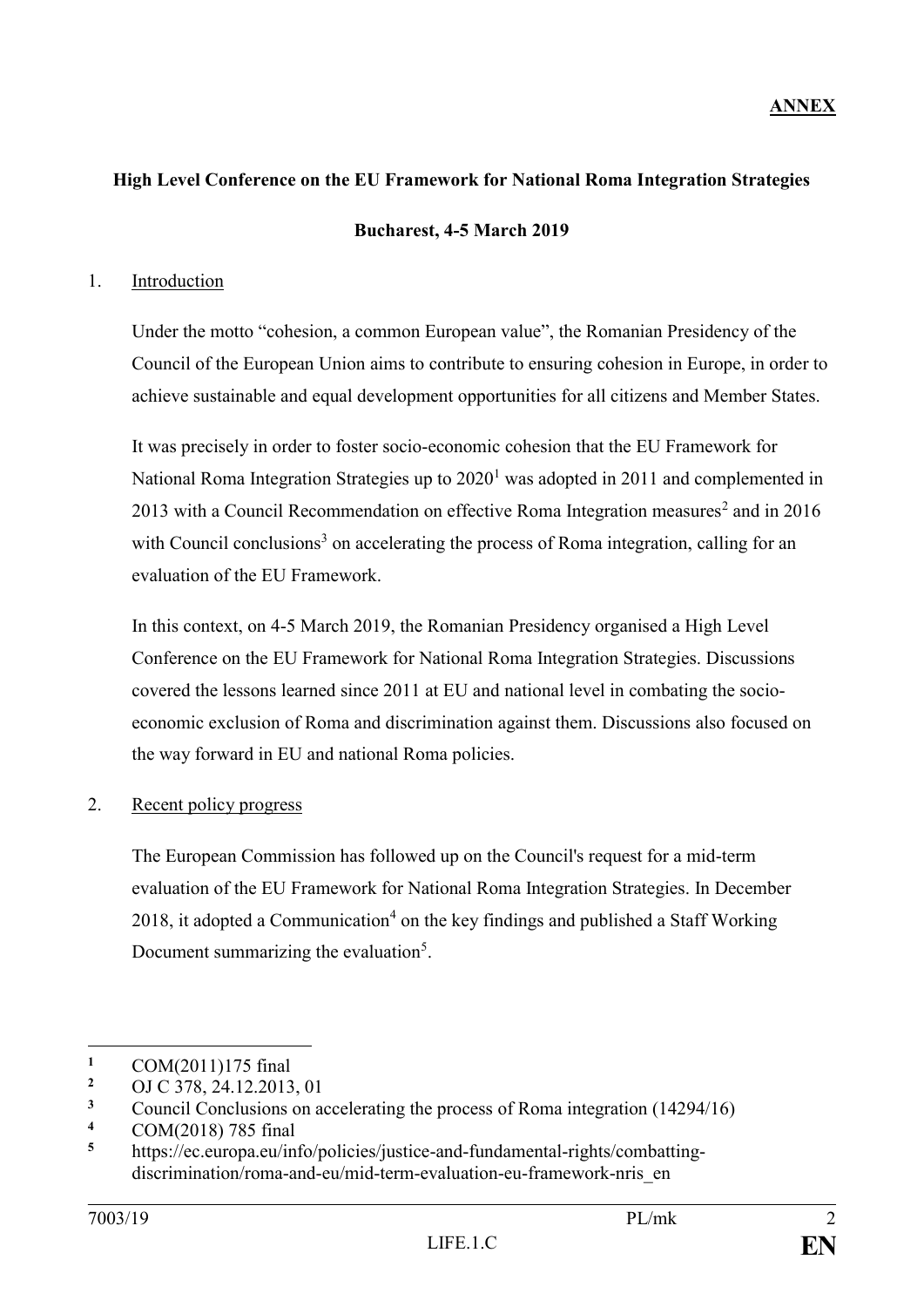On 12 February 2019, the European Parliament adopted a Resolution<sup>6</sup> on "the need for a strengthened post-2020 Strategic EU Framework for National Roma Inclusion Strategies and stepping up the fight against anti-Gypsyism". The Resolution was supported by six political groups and builds on the European Parliament's resolution of 25 October 2017 on fundamental rights aspects in Roma integration.

## 3. Conference conclusions

The EU Framework adopted in 2011 is the beginning of a process that, despite many limitations and taking into account the massive task involved, has shown positive results and an initial change in trends.

Stopping targeted EU action on Roma integration after 2020 would risk reducing political commitment and focus on Roma integration in both the EU Member States and enlargement countries.

The effects of the EU Framework are unlikely to last after 2020 if there is no further EU support. Increased efforts at national level are needed as well as more time to consolidate working structures, to further align and mobilise other policy, legal and financial instruments and to better monitor the impact of policies.

**Participants invited the Commission to propose an ambitious new EU framework for the post-2020 period on Roma integration and called on Member States and enlargement countries to step up their commitment to Roma integration. Inter alia, they concluded that EU institutions and national governments should pay attention to aspects such as the following:**

There is a need for more effective Roma participation in policy making at all levels. Roma need to be involved in the elaboration and monitoring of the implementation of the post 2020 policies for Roma, both at national and EU level, thus strengthening the Roma voice in the policy process.

<sup>1</sup> **6** (2019/2509(RSP))